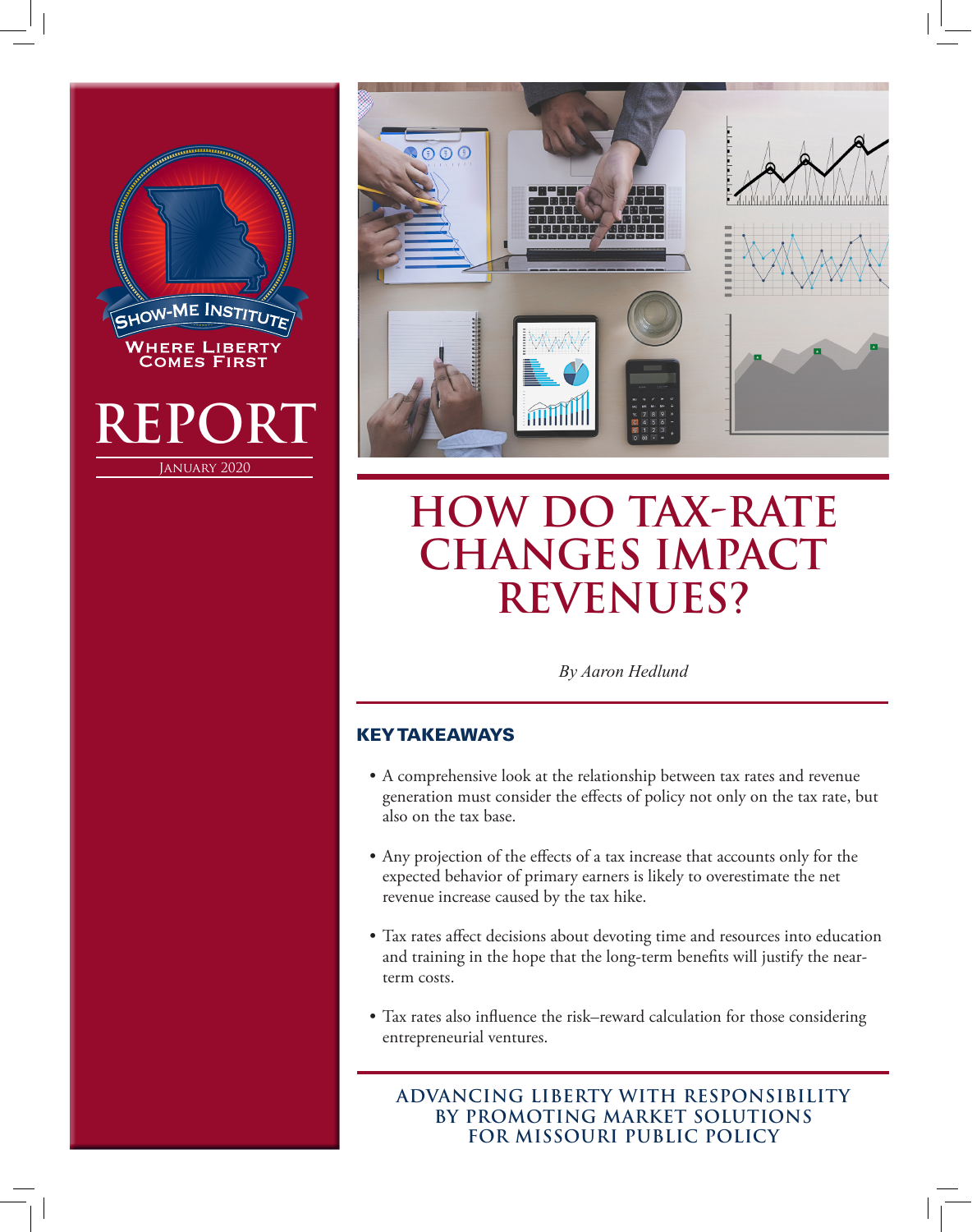#### Figure 1:

# **Historical Tax Rates and Revenue**

**Tax revenues as a share of GDP have remained stable despite large drops in the statutory top tax rate.**



*(Right panel) Office of Management and Budget, Table 2.3 (https://www.whitehouse.gov/omb/historical-tables/).*

What are the limits to the amount of revenue government can raise through income tax hikes? Alternatively, must tax cuts necessarily create large shortfalls? Ever since the 1980 Republican presidential primary, when George H.W. Bush labeled Ronald Reagan's tax proposals "voodoo economics," a debate has raged about how changing tax rates impacts revenues—a debate which takes on particular salience now in light of recent proposals, including some by presidential contenders, to sharply increase taxes in order to finance a historic expansion in government spending. Although disputes over the effects of tax policy are often intertwined with and overshadowed by philosophical disagreements about the proper size and scope of government, assessing the impact of tax rate changes on economic performance and on revenues is ultimately an empirical rather than ideological exercise.

Basic economic principles establish that the relationship between rates and revenues is an inverse U-shape. When rates are low, tax increases produce additional revenue, whereas when rates are already high, further increases

reduce revenue—in short, the Laffer curve. Empirically, recent research provides a variety of estimates for the revenue-maximizing and welfare-maximizing tax rates, but one lesson that emerges is that analyses that only take into account the response of hours worked to tax increases are bound to greatly overestimate the amount of new revenue that can be raised while underestimating the economic damage from lost GDP growth and wages.

This paper examines the relationship between tax rates and revenue by taking a broader view that encompasses the responses of skill acquisition, entrepreneurship, innovation, and the labor market behavior of dual-earner families. The bottom line that emerges is that these additional margins of adjustment imply significantly lower revenue-maximizing and welfare-enhancing tax rates.

## HOW CLOSELY DO TAX REVENUES TRACK TAX RATES HISTORICALLY?

Before delving into the underlying economic concepts, it is useful to examine the historical relationship between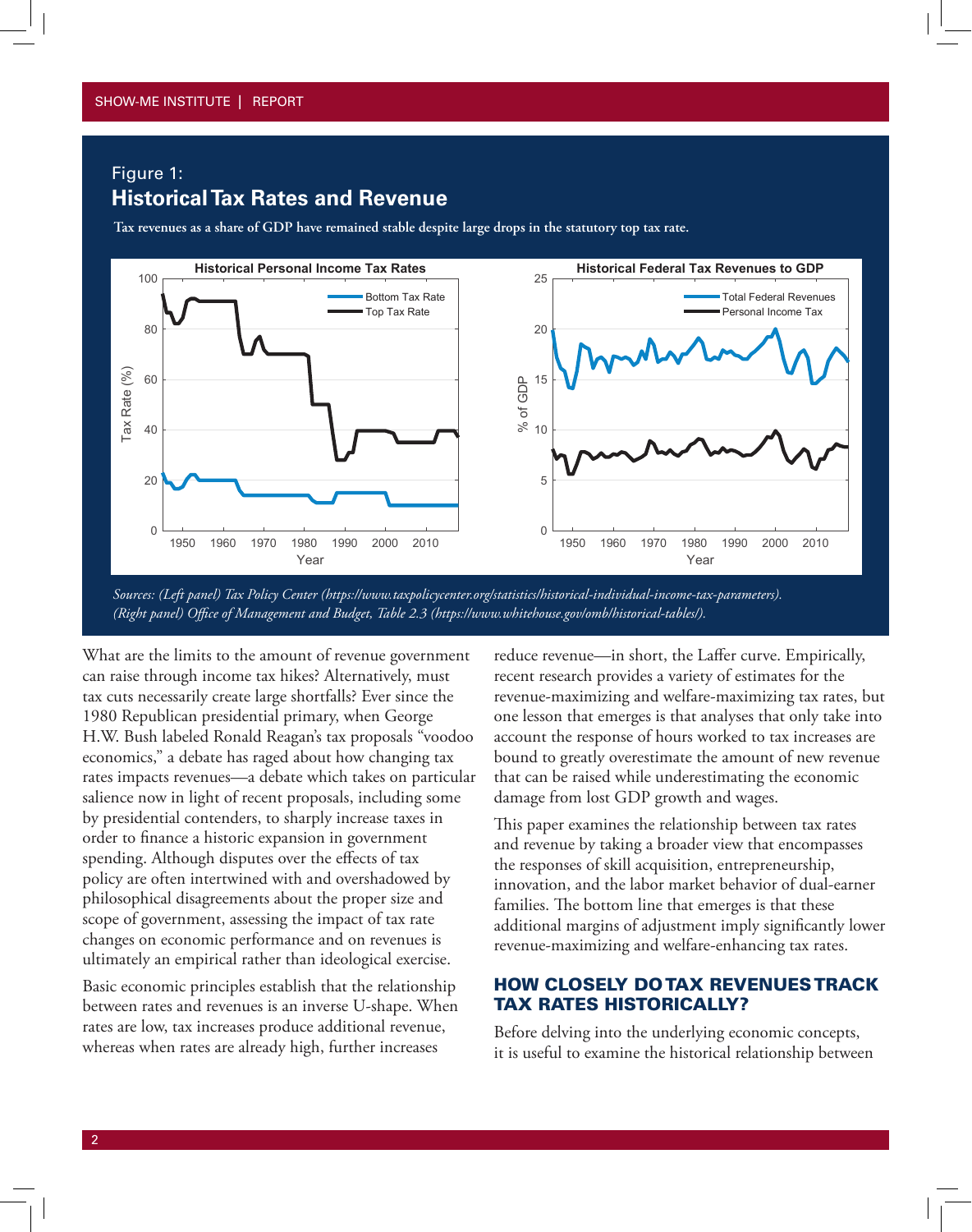# Figure 2: **Taxes on Top Incomes**

**Average taxes paid by the top 5% of income earners have risen considerably since the 1980s despite cuts in the top income tax rate.**



*rate-and-income-percentile; https://www.irs.gov/statistics/soi-tax-stats-individual-income-tax-rates-and-tax-shares).*

tax rates and revenues. Perhaps surprisingly, Figure 1 shows that personal income tax receipts and total federal revenues as a percentage of GDP have proven remarkably stable despite dramatic shifts in tax policy over the past half century. Furthermore, the largest swings in revenue have not come from policy changes, but rather from movements in the broader economy, particularly following the 2000s dot-com bust and the 2007–2009 financial crisis.

Looking beneath these topline numbers, the data reveal that average taxes paid by the highest-income households have actually risen sharply over the past three decades, even in the face of large rate cuts during the 1980s that dropped the top rate first from 70% to 50% and then again to 28% (Figure 2). Revenues from these households are also the most volatile, largely because their income is the most sensitive to economic conditions. For example, the average income of the top 5% of taxpayers fell by over \$100,000 during the 2007–2009 financial crisis,

resulting in an average \$25,000 decline in taxes paid by these households. By comparison, the average income of the bottom 90% of taxpayers fell by just over \$1,000 during the financial crisis, and their tax bill shrunk by approximately \$500.

#### THE IMPORTANCE OF THE TAX BASE

While much attention has understandably been paid to tax rates, equally important for revenues is the base of income that is subject to taxation. Specifically, there is a crucial distinction between an individual's actual income and their taxable income after deductions and exclusions. Over time, changes in how a taxpayer's adjusted gross income (the tax base for an individual) is determined have been just as significant as changes in the rates themselves. The U.S. experience following the landmark 1986 tax reform provides an important lesson about how the size of the tax base impacts the response of revenues to tax reforms. The basic structure of the 1986 reform was a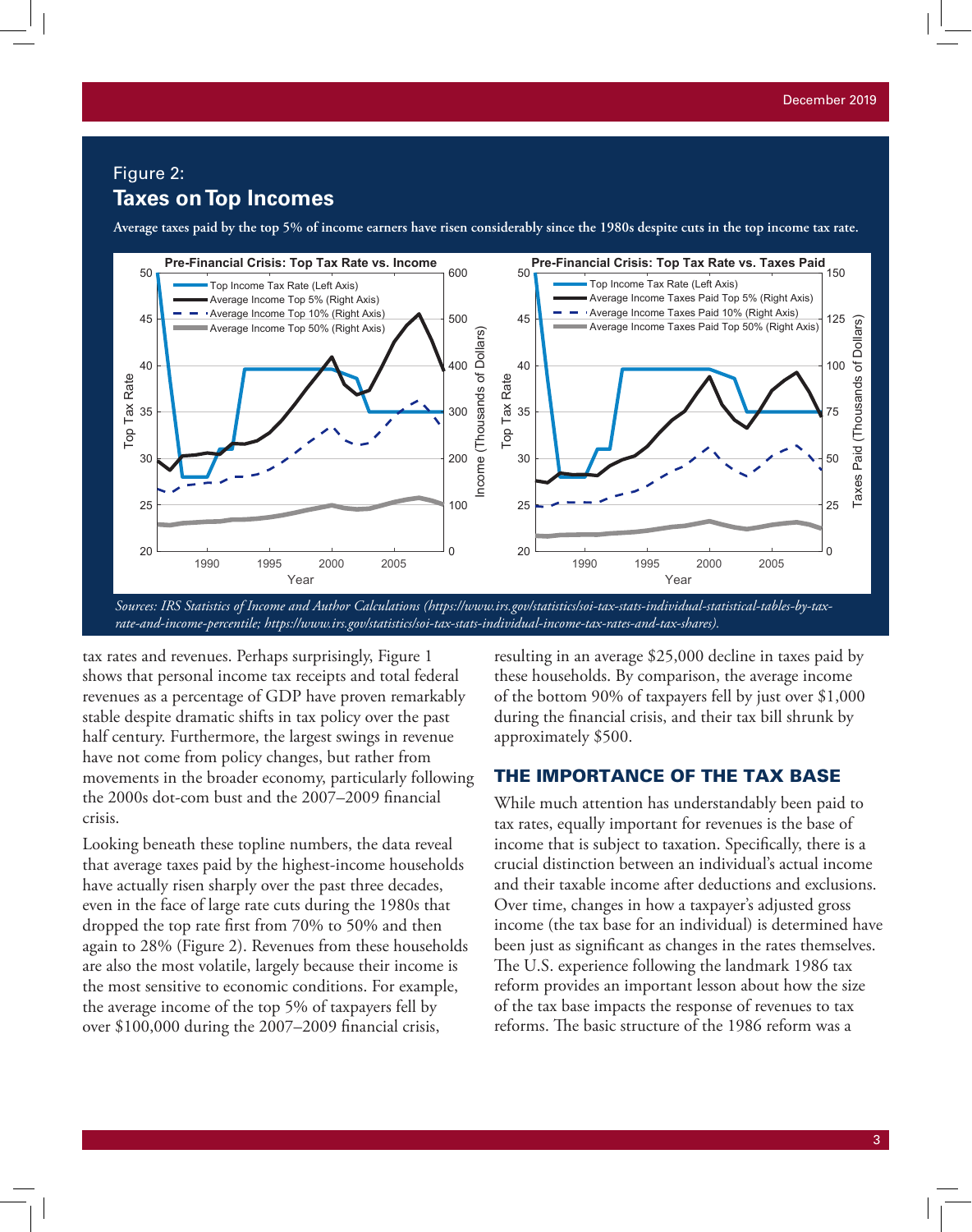# Figure 3: **The 1986 Tax Reform**

**When measured as a fraction of actual income rather than post-deduction taxable income, the tax burden of high-income earners remained mostly stable following the 1986 tax reform because its base-broadening provisions largely offset the cut in the top rate.**



simultaneous reduction in the top tax rate from 50% to 28% and an expansion in the base of taxable income by limiting deductions and exclusions and removing certain tax shelters.1 Between 1986 and 1988, the actual income of the top 1% rose only slightly, but the base-broadening provisions of the reform caused average adjusted gross income (AGI) for the top 1% to increase by nearly \$200,000, as shown in Figure 3.2 This distinction between AGI and actual income has stark implications for the analysis of tax law changes. In particular, looking only at AGI gives a misleading picture of how base-broadening tax reforms impact average tax rates. For example, when measured as the ratio of income taxes paid to AGI, the average tax rate fell sharply after the 1986 reform—from nearly 34% in 1986 to just over 23% in 1990. However, in light of the tremendous increase in the tax base from the reform, treating AGI the same before and after 1986 in the calculation of the effective tax burden is like confusing apples with oranges. Instead, when the average tax rate is measured as the ratio of taxes paid to actual income,

the data reveal essentially no change in the tax burden faced by the top 1% between 1986 and 1990. In other words, the reduction in tax revenues per dollar of AGI was almost exactly offset by an increase in AGI caused by the broadening of the tax base.

### THE ORTHODOX, NON-VOODOO ECONOMICS OF THE LAFFER CURVE

This experience following the 1986 reform—which also has parallels in the first round of Reagan tax cuts as well as the Kennedy tax cuts decades prior—is an example of statutory base-broadening. However, equally important is the economic base-broadening that occurs when households and companies adjust their behavior in response to tax rate changes. The resulting relationship between tax rates and revenue is encapsulated in the Laffer Curve (Figure 4) which, despite its controversial invocation in the political sphere, is actually a conventional and well-established concept in economics.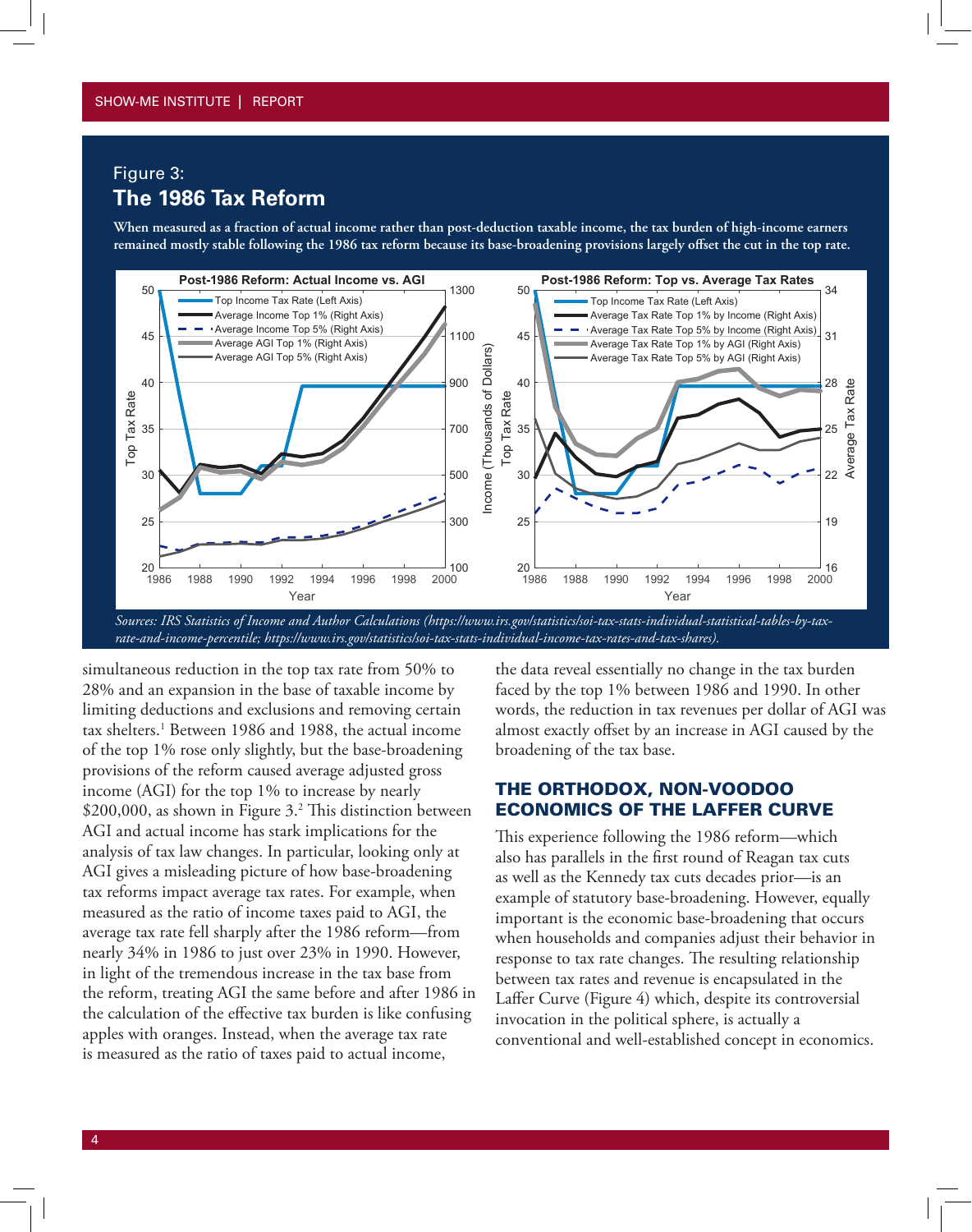The derivation of the Laffer Curve begins with considering two extremes. First, how much tax revenue would be raised with a 0% rate? Obviously, the answer is none. Now, how much revenue would be raised with a 100% rate? Although less intuitive, the answer is also none, because people would have zero incentive to engage in paid work. Most would instead increase their leisure or their volunteerism. Furthermore, among the relatively few who would continue going to the office despite no financial reward, their employer would have no incentive to waste funds on paying salary, knowing that the government would capture all of it. With these two points as extremes, the Laffer Curve then plots out an inverse U-shape relationship between rates and revenue. Somewhere in between 0% and 100%

# Figure 4: **The Basic Laffer Curve Reflecting the Consumption– Leisure Tradeoff**

**The relationship between tax revenues and tax rates is an upside-down U shape. Revenues first rise with tax rates before eventually reaching a peak and then declining as even higher rates cause a contraction in economic activity and the tax base.**



is the tax rate that maximizes revenues. Any rate beyond this point creates so much economic damage that revenues fall. While moral philosophy influences views about the optimal rate, the revenue-maximizing rate arguably represents the upper bound of plausibility.3

Traditionally, much of the economic analysis aimed at finding this peak rate has focused on how the income tax rate affects an individual's willingness to work, both with regard to hours worked and the decision to enter the labor force at all. Moreover, until the recent arrival of better data, much of the academic research considered only the response of heads of households. Perhaps unsurprisingly, these studies found the labor market behavior of heads of households to be relatively insensitive to tax rate changes.

Driven by the need to make ends meet and provide for their family, the main breadwinner tends to always seek out full-time employment regardless of the tax regime.

This assumption of tax rate insensitivity led economists Peter Diamond and Emmanuel Saez to conclude that the optimal—revenue maximizing—top income tax rate is 73%.4 Moreover, in an analysis that also considers the social insurance benefits of progressive taxation specifically, the ability of redistribution to soften the blow of unexpected economic hardship—economists Fabian Kindermann and Dirk Krueger provide justification for a top rate that approaches 90%.<sup>5</sup> However, both studies omit the many other margins of behavioral adjustment that accompany any significant change to tax rates. In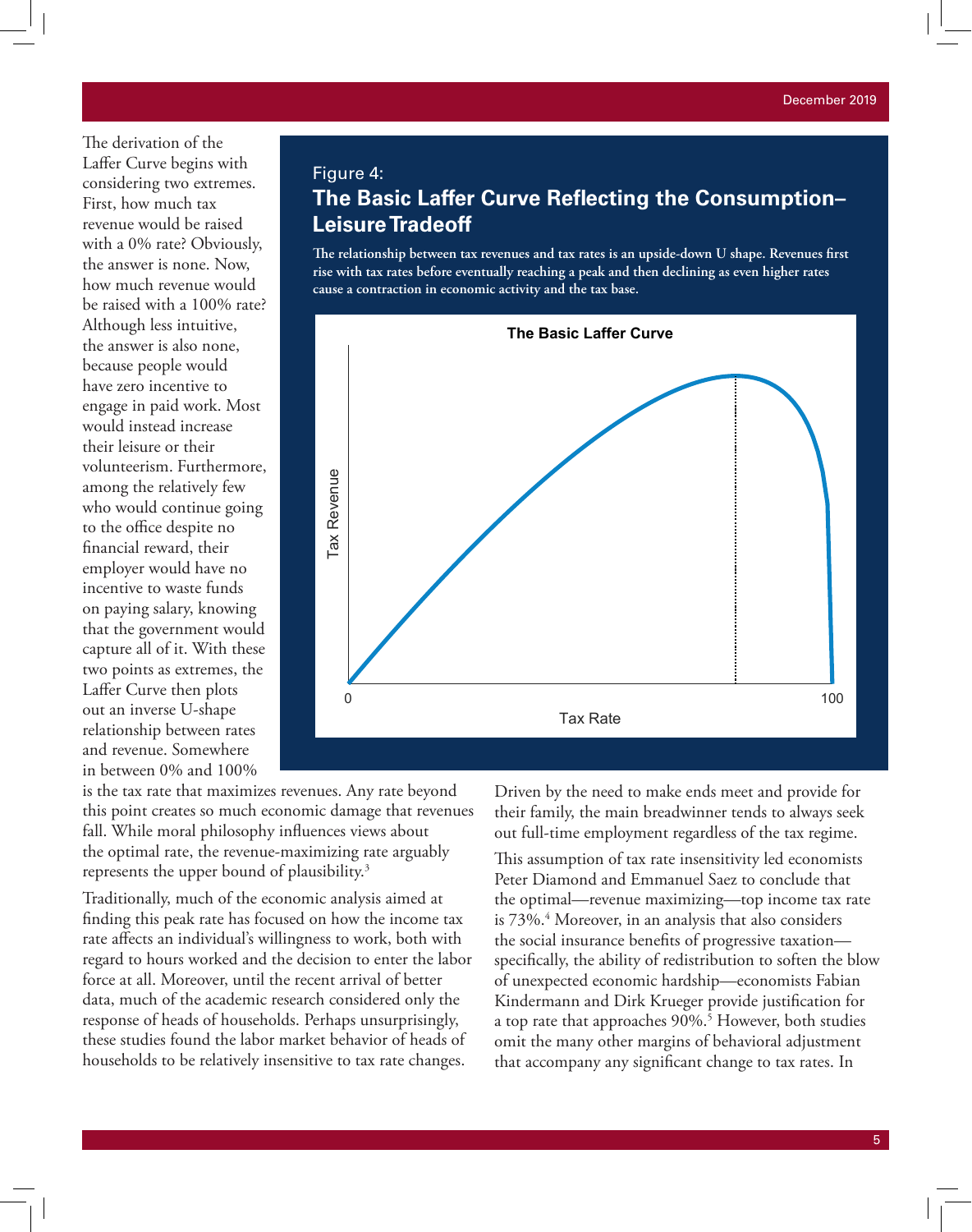#### SHOW-ME INSTITUTE | REPORT

fact, Kindermann and Krueger even concede that "sports and entertainment stars as well as some entrepreneurs are likely well-described by our model, whereas highearning professionals for whom long-term human capital investment decisions are crucial are likely not." To see just the impact of de-emphasizing their focus on luck as a driver of top earnings and allowing worker productivity to play a larger role, an otherwise similar analysis finds that taxing top incomes stops delivering higher revenues once the rate surpasses 42%.<sup>6</sup> Going further and incorporating a richer set of behavioral and long-run responses paints an even more limited picture about the government's ability to extract revenues through high rates.

## TAKING THE FAMILY SERIOUSLY

An exclusive focus on the behavior of household heads also seriously underestimates the negative economic response to tax rate increases, resulting in dramatic overestimates of the amount of new revenue that can be raised. While this point may have been relevant in 1960 when only 25% of married households with children at home featured both spouses in the labor market, dual-earner families now account for more than 60% of households.7 With the rise of this modern family arrangement, even though primary earners tend to pursue full-time employment more-orless independently of taxes, the decision of their spouse both to seek formal employment and to work longer hours is much more sensitive to tax rates, especially when doing so may involve taking on added childcare expenses. Moreover, in the U.S. system where income is jointly taxed according to a progressive rate structure, the higher the income of the primary earner, the more heavily taxed is the income of both earners.

One recent study finds that raising top tax rates through a doubling of the progressivity of the income tax would reduce tax revenues by 7%, in large part because of estimates that the labor supply of married women would fall by nearly 20%, with half of the effect coming from reduced labor market participation and the other half occurring through a reduction in hours worked.<sup>8</sup> Operating in reverse, another study finds that moving toward a flatter income tax would lead to significant gains in labor force participation for married women.<sup>9</sup>

#### THE ROLE OF SKILLS AND EXPERIENCE

Before workers get to the stage of negotiating with a specific employer about the length of the workweek (i.e., their static labor supply), they must first select an occupation, taking into account the schooling and training required to enter the occupation of their choice. Not only do these human capital decisions precede job negotiations, but their economic payoff accrues over an entire lifetime rather than in one year's worth of paychecks. For example, an aspiring doctor may accrue hundreds of thousands of dollars in medical school debt only to face several more years after graduation of low pay as a medical resident. However, down the road, doctors are some of the most highly paid professionals in American society. More broadly, evidence from tax data indicates that threequarters of private business profit can be classified as human capital income. In short, most top earners are part of the working rich.<sup>10</sup> By perpetually reducing these payoffs over a worker's entire lifetime, steep tax rates have the potential to greatly reduce the incentive to acquire skills, build human capital, and spend years accruing on-the-job experience in demanding and at times poorly compensated roles.

As evidence for the importance of human capital to the relationship between tax rates and revenue, one recent study disputes Diamond's and Saez's 73% preferred rate by showing that the reduced incentive to acquire human capital caused by raising taxes yields a much lower revenue-maximizing rate of 49%. This finding is in line with another study that attributes a decline in the revenuemaximizing rate from over 60% to nearly 40% because of the increased sensitivity of economic activity to tax rates through changes to skill accumulation and learning on the job.11 Economist Ashley Craig shows that taking into account additional negative spillovers from tax-induced lower human capital cuts the optimal top tax rate by 13 percentage points.12

## THE RESPONSE OF ENTREPRENEURSHIP AND INNOVATION

Income taxes also have far-reaching effects beyond the labor market. In fact, one of the shortcomings in the Diamond and Saez analysis behind the 73% revenuemaximizing rate is that it ignores long-run economic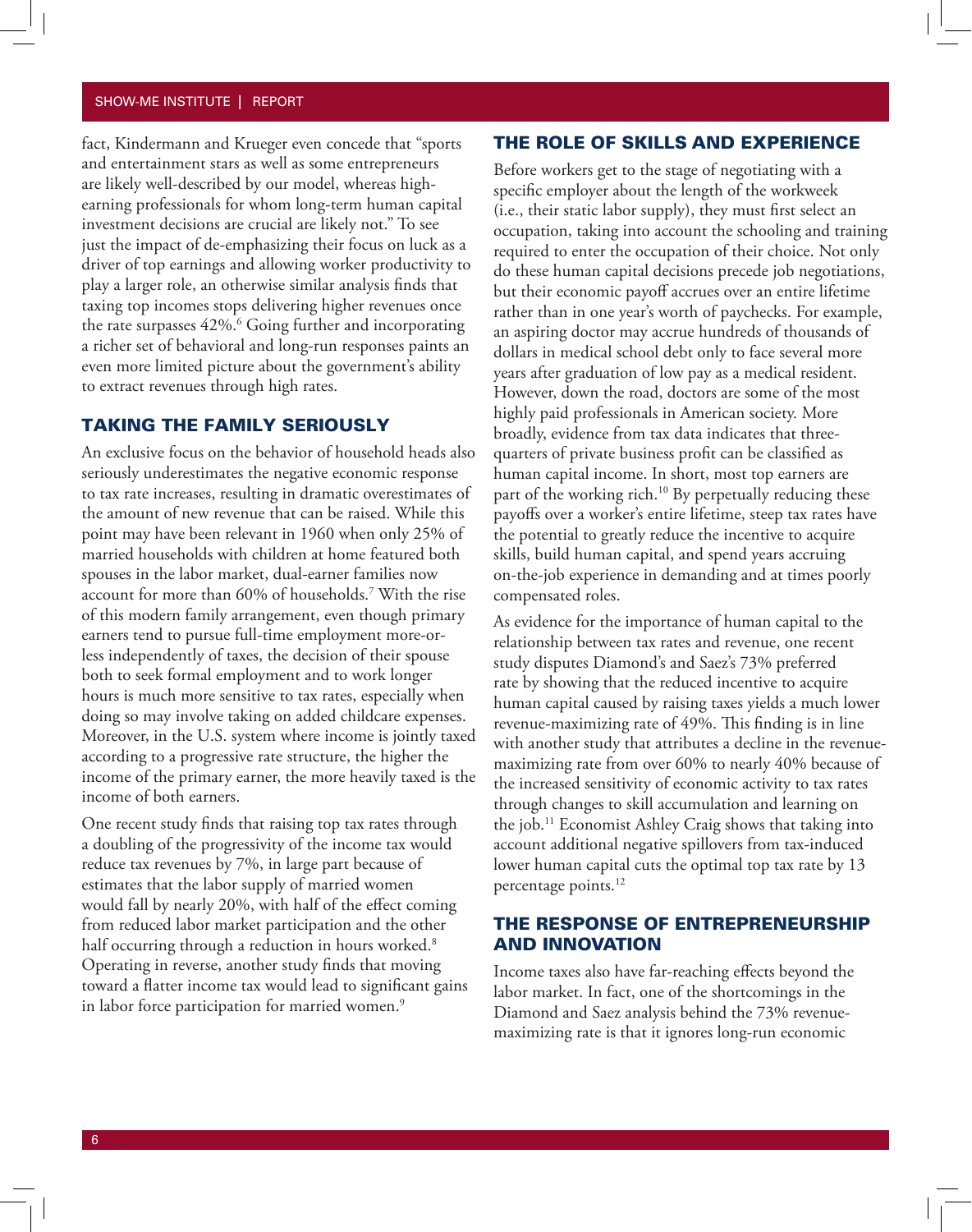growth effects. This omission matters greatly because the effect of growth on economic output—and hence on tax revenue accumulates gradually, not unlike the way savings grow over time because of interest compounding. Thus, to the extent that taxes may have a deleterious impact on growth rates, raising tax rates will produce far less revenue than a purely static analysis would predict. Several recent studies demonstrate such a negative impact of high tax rates on economic growth through a decline in innovation and entrepreneurial activity. Although an array of factors contributes to the decision to become an inventor or entrepreneur, the prospect of large financial rewards plays a significant role as well.<sup>13</sup> Data from the

## Figure 5: **Successive Laffer Curves with More Forces Included**

**Incorporating the additional ways in which people respond to taxes causes the peak of the Laffer curve—that is, the threshold beyond which tax rate increases cause revenues to start declining—to shift to the left and occur at a lower tax rate.**



Survey of Consumer Finances indicates that entrepreneurs comprise 40% of the top 1% of earners. As a result, when high taxes reduce the financial gains to innovation, fewer people pursue that career path. Moreover, those who choose to become entrepreneurs in spite of high tax rates are more likely to do so for non-financial reasons and to be on the lower end of the productivity spectrum.<sup>14</sup> In one study that accounts for the sensitivity of entrepreneurs to tax rates, increasing the progressivity of the income tax code leads to a revenue-maximizing top rate of only

33%.15 Furthermore, in this case revenues only increase by 5%—amounting to less than one percentage point of GDP. Another study finds even starker results when looking at the subset of superstar entrepreneurs.<sup>16</sup> In an analysis that incorporates the positive spillovers of ideas and innovation on economic growth, economist Charles Jones finds that the revenue-maximizing tax rate may even be as low as 29%.17 Furthermore, he shows that raising the top income tax rate to 75% could reduce GDP by over 8%, which would greatly blunt the impact on revenues by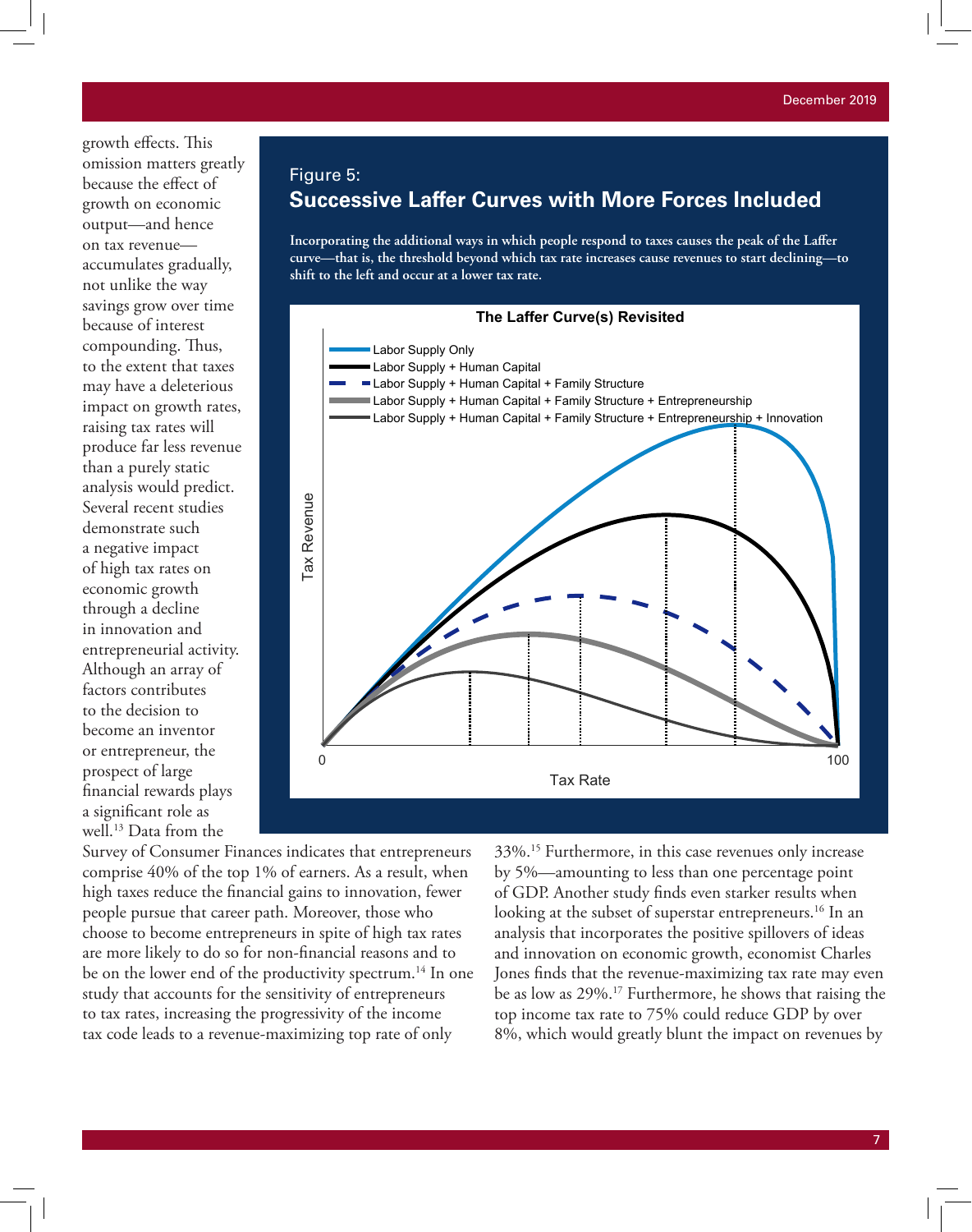#### SHOW-ME INSTITUTE | REPORT

shrinking the tax base. This result is consistent with other research which shows that the negative effects of taxes on growth accelerate as the rate rises. 18 Thus, if the goal is to raise revenue, expansions in the tax base are more likely to succeed and create less economic harm than confiscatory rates at the top.

### COMBINING FORCES

Incorporating each of these margins—the adjustment of human capital, the behavior of dual earners in the presence of joint taxation, and the response of entrepreneurship and innovation—lowers the revenue-maximizing tax rate, as seen in Figure 5. Furthermore, the amount of additional revenue that the government can extract by raising rates diminishes. Instead, base-broadening reforms are more likely to succeed in raising additional revenue, whether the goal is to finance new spending, to pay down debt, or to reduce other taxes.

#### WHAT ABOUT STATE INCOME TAXES?

Although the previous analysis and quantitative results apply to the case of federal income taxes, states and localities can draw similar lessons. First, tax cuts in most cases are not "free" in the sense of yielding a net increase in revenue, but if designed properly, their fiscal impact should be less than \$1-for-\$1 as increased economic activity generates new revenue. Second, and as a corollary, tax hikes do not come for free either, because each \$1 in static higher revenue is likely to be partly offset by countervailing revenue *losses* from worse economic performance. Despite there being currently fewer studies from which to derive a precise estimate of the revenue-maximizing *state* income tax rate, there is compelling economic logic to suggest that it is far below its counterpart at the federal level. In fact, one recent analysis of the state *corporate* income tax finds that current statutory rates are, on average, already near the revenue-maximizing tipping point.<sup>19</sup> Lastly, state policymakers should take heed of the tax base, as it is likely to be far more responsive to tax rate changes than at the federal level. In part, this greater state-level sensitivity arises from the ability of households and businesses to escape to greener pastures by moving across state lines if the tax burden becomes excessively onerous. In addition, detrimental income-shifting and tax arbitrage opportunities can arise if states make isolated adjustments

to either the personal or corporate income tax without considering their joint effects on revenue.

## WHAT ABOUT A WEALTH TAX?

In light of recent proposals, it is also worth comparing the revenue impact of a *wealth* tax to more conventional taxes on interest, dividends, and capital gains income. At first glance, with suggested rates hovering in the range of 2% to 3%, a wealth tax may appear modest. However, because it repeatedly taxes the entire *value* of an asset—not just the flow of *income* generated by the asset—the wealth tax has a bigger bite than its low rate lets on. For perspective, consider that the most common type of wealth tax—the property tax—is set at a 2.4% rate in New Jersey, which has the highest property tax burden in the country.<sup>20</sup> As a back-of-the-envelope calculation, this rate implies that someone with a house valued at \$500,000 owes \$12,000 in annual property taxes. More generally, at current interest rates, the budgetary impact of a 2% wealth tax is equivalent to more than a 70% tax rate on the *income* generated by the underlying assets.<sup>21</sup>

Put another way, consider two scenarios. In the first, Scrooge McDuck is busy adding to his pile of wealth, and each year the tax collector comes by to take away a fraction of *the new amount added to the pile that year*. In the second case, the tax collector comes by each year to take away a fraction of *the entire accumulated pile*. Even a small rate in the second scenario that taxes wealth can easily produce a far larger tax bill than in the first case with income.

#### **CONCLUSIONS**

There is no simple "yes" or "no" answer to the question of whether tax cuts will pay for themselves or whether tax hikes will produce a significant surge in new revenue. Instead, economic analysis indicates that, for a given determination of the statutory tax base, revenues initially increase with rates up until some tipping point, and then revenues fall with further rate increases as changing household and firm behavior causes the economic base to contract. The question then becomes one of finding this revenue-maximizing rate and staying below it—how far below depending on other economic considerations and value judgments. Early studies that only look at how taxes affect the incentive to work of primary earners suggest that the United States is currently well below the revenue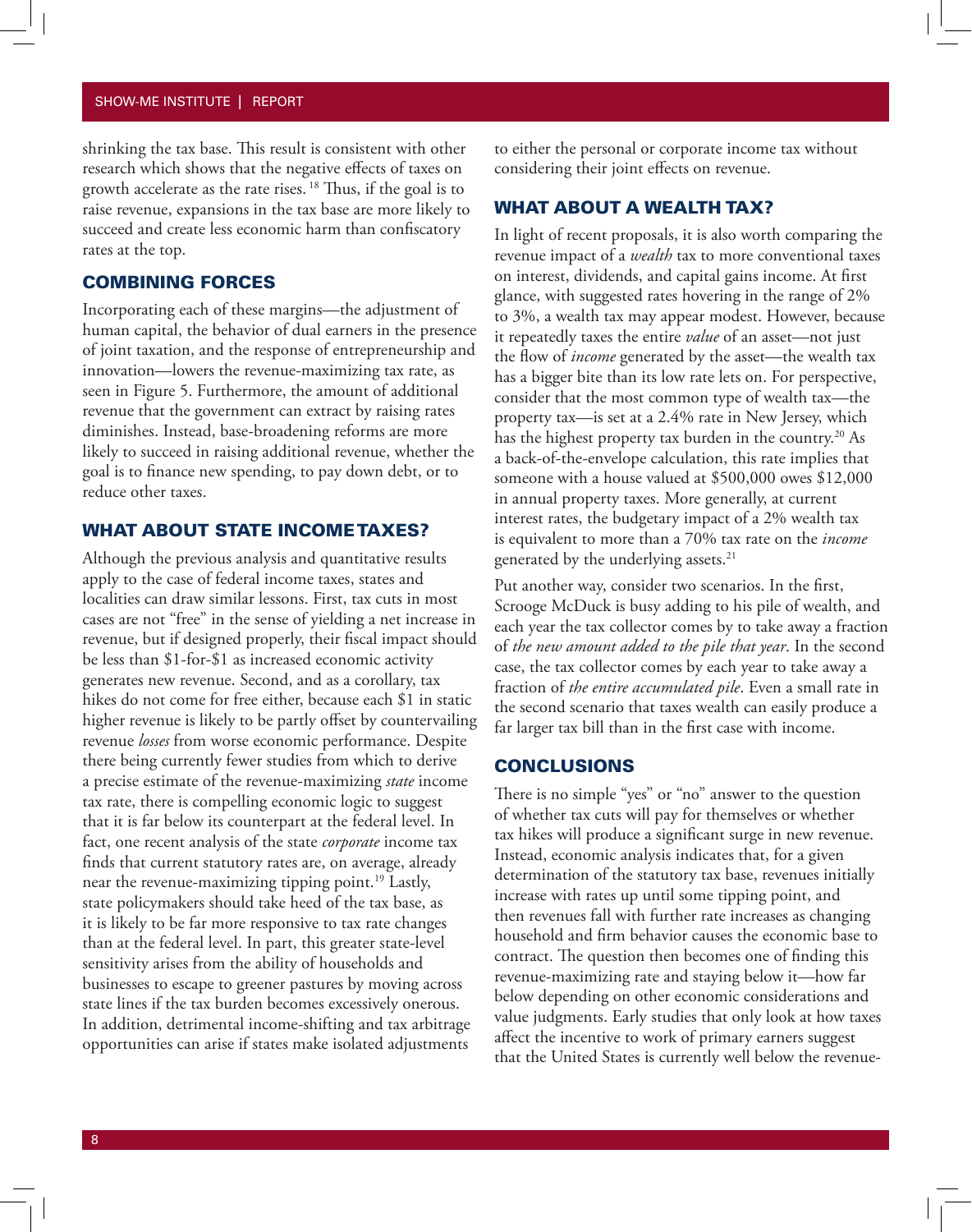maximizing rate, implying that there is ample room to raise new funds. However, more recent research that incorporates additional margins of adjustment produces far lower estimates of the revenue-maximizing rate, suggesting that the federal government has only limited flexibility to raise revenue through narrow income tax rate hikes alone.

*Aaron Hedlund is an assistant professor of economics at the University of Missouri–Columbia and a visiting scholar at the Federal Reserve Bank of St. Louis.*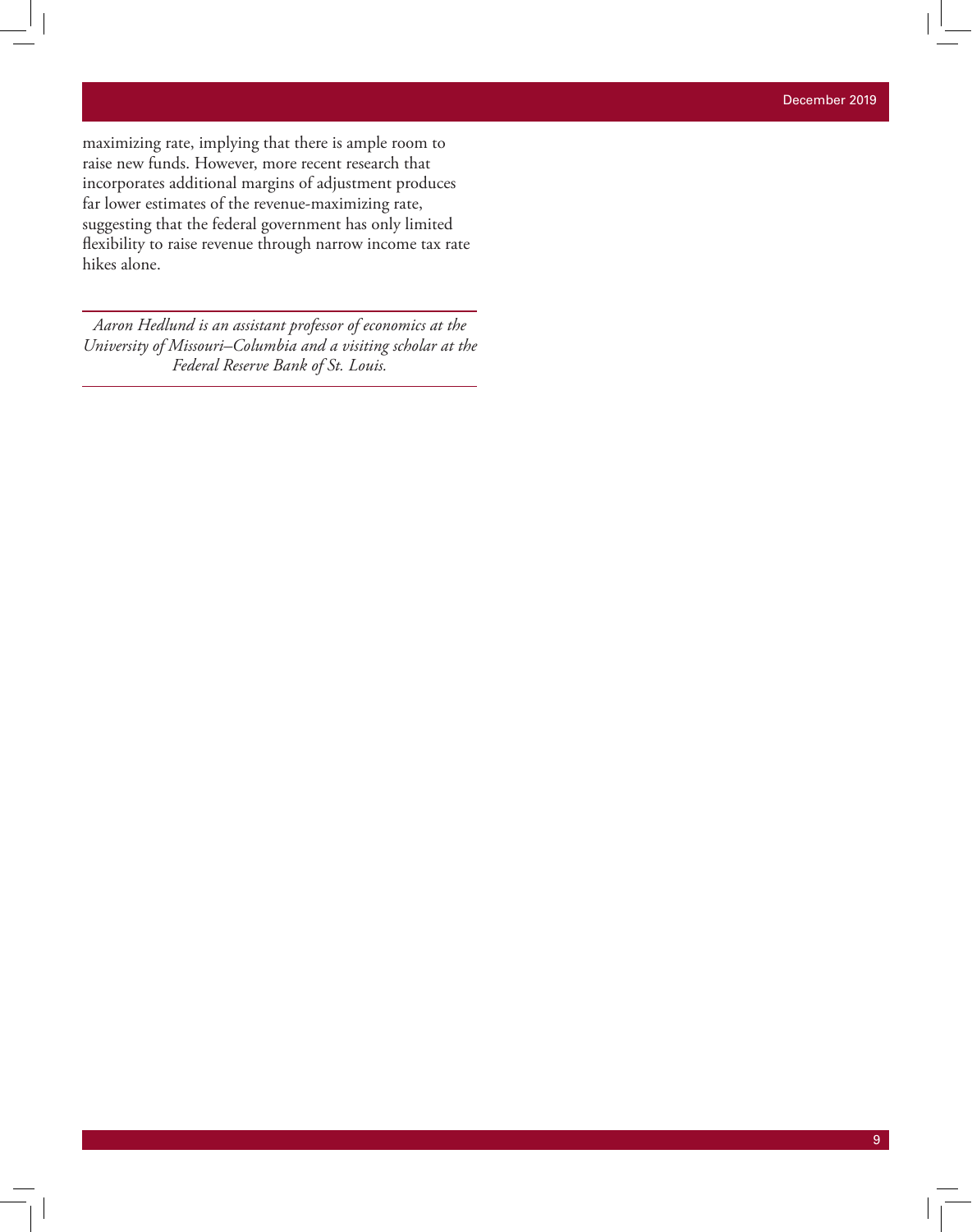#### SHOW-ME INSTITUTE | REPORT

#### ENDNOTES

- 1. See https://www.investopedia.com/terms/t/ taxreformact1986.asp and https://taxfoundation. org/options-broadening-us-tax-base/ for more information.
- 2. The IRS provides a measure called the "1979 income concept" to compare income across time in a way that takes into account shifting income definitions, deductions, and tax rules.
- 3. For example, a utilitarian or Rawlsian outcomesbased emphasis is likely to yield different conclusions about optimal tax rates than a more libertarian focus on process that places greater intrinsic weight on economic freedom of agency.
- 4. Diamond, Peter and Emmanuel Saez, "The Case for a Progressive Tax: From Basic Research to Policy Recommendations," 2011, Journal of Economic Perspectives, Vol. 25(4), pp. 165–190.
- 5. Kindermann, Fabian and Dirk Krueger, "High Marginal Tax Rates on the Top 1%?" 2017, Working Paper.
- 6. Guner, Nezih, Martin Lopez-Daneri, and Gustavo Ventura, "Heterogeneity and Government Revenues: Higher Taxes at the Top?," 2016, Journal of Monetary Economics, Vol. 80, pp. 69–85.
- 7. See https://www.pewresearch.org/ft\_dual-incomehouseholds-1960-2012-2/
- 8. Holter, Hans, Dirk Krueger, and Serhiy Stepanchuk, "How do Progressivity and Household Heterogeneity Affect Laffer Curves?", Forthcoming, Quantitative Economics.
- 9. Guner, Nezih, Remzi Kaygusuz, and Gustavo Ventura, "Taxation and Household Labour Supply," 2012, Review of Economic Studies, Vol. 79, pp. 1113–1149.
- 10. Smith, Matthew, Danny Yagan, Owen M. Zidar, and Eric Zwick, "Capitalists in the 21st Century," 2019, NBER Working Paper #25442.
- 11. Trabandt, Mathias and Harald Uhlig, "The Laffer Curve Revisited," 2011, Journal of Monetary Economics, Vol. 58, 305–327.
- 12. Craig, Ashley C., "Optimal Income Taxation with Spillovers from Employer Learning," 2019, Working Paper.
- 13. Bell, Alexander M., Raj Chetty, Xavier Jaravel, Neviana Petkova, and John Van Reenen, "Do Tax Cuts Produce More Einsteins? The Impacts of Financial Incentives vs. Exposure to Innovation on the Supply of Inventors," 2019, NBER Working Paper #25493.
- 14. A discussion of the non-pecuniary reasons people go into business can be found in Hurst, Erik G. and Benjamin W. Pugsley, "Wealth, Tastes, and Entrepreneurial Choice," 2017, Measuring Entrepreneurial Businesses: Current Knowledge and Challenges and Jones, John Bailey and Sangeeta Pratap, "An Estimated Structural Model of Entrepreneurial Behavior," 2019, Working Paper.
- 15. İmrohoroğlu, Ayse, Çağri S. Kumru, and Arm Nakornthab, "Revisiting Tax on Top Income," 2018, Working Paper.
- 16. Scheuer, Florian and Iván Werning, "The Taxation of Superstars," 2017, The Quarterly Journal of Economics, Vol. 132(1), pp. 211–270.
- 17. Jones, Charles, "Taxing Top Incomes in a World of Ideas", 2018, Working Paper.
- 18. Jaimovich, Nir and Sergio Rebelo, "Nonlinear Effects of Taxation on Growth," Journal of Political Economy, Vol. 125(1), pp. 265–291.
- 19. Suárez-Serrato, Juan Carlos and Owen Zidar, "Who Benefits from State Corporate Tax Cuts? A Local Labor Markets Approach with Heterogeneous Firms," 2016, American Economic Review, Vol. 106(9), pp. 2582–2624.
- 20. See https://taxfoundation.org/how-high-are-propertytaxes-your-state/
- 21. The formula linking the wealth tax rate tw to its equivalent capital income tax rate *ta* is: *ta* = (1 + *r*)/*r* × *tw*, where *r* is the interest rate. As of this writing, the 10-year treasury yield is 2.76%. Thus, 1.0276 /  $0.0276 \times 0.02 = 0.744$ .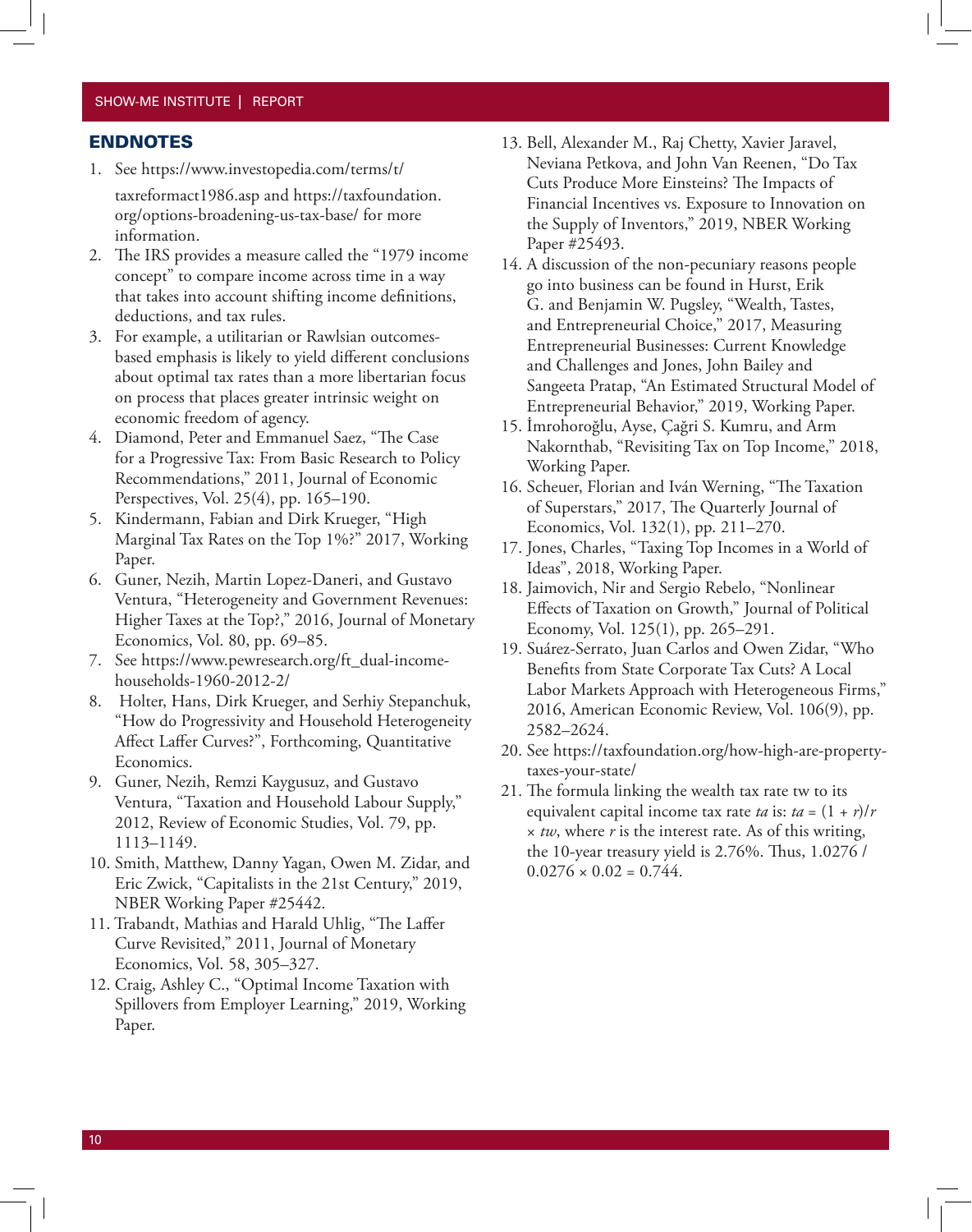December 2019

**NOTES** 

 $\Box$ 

 $\mathbf{r}$